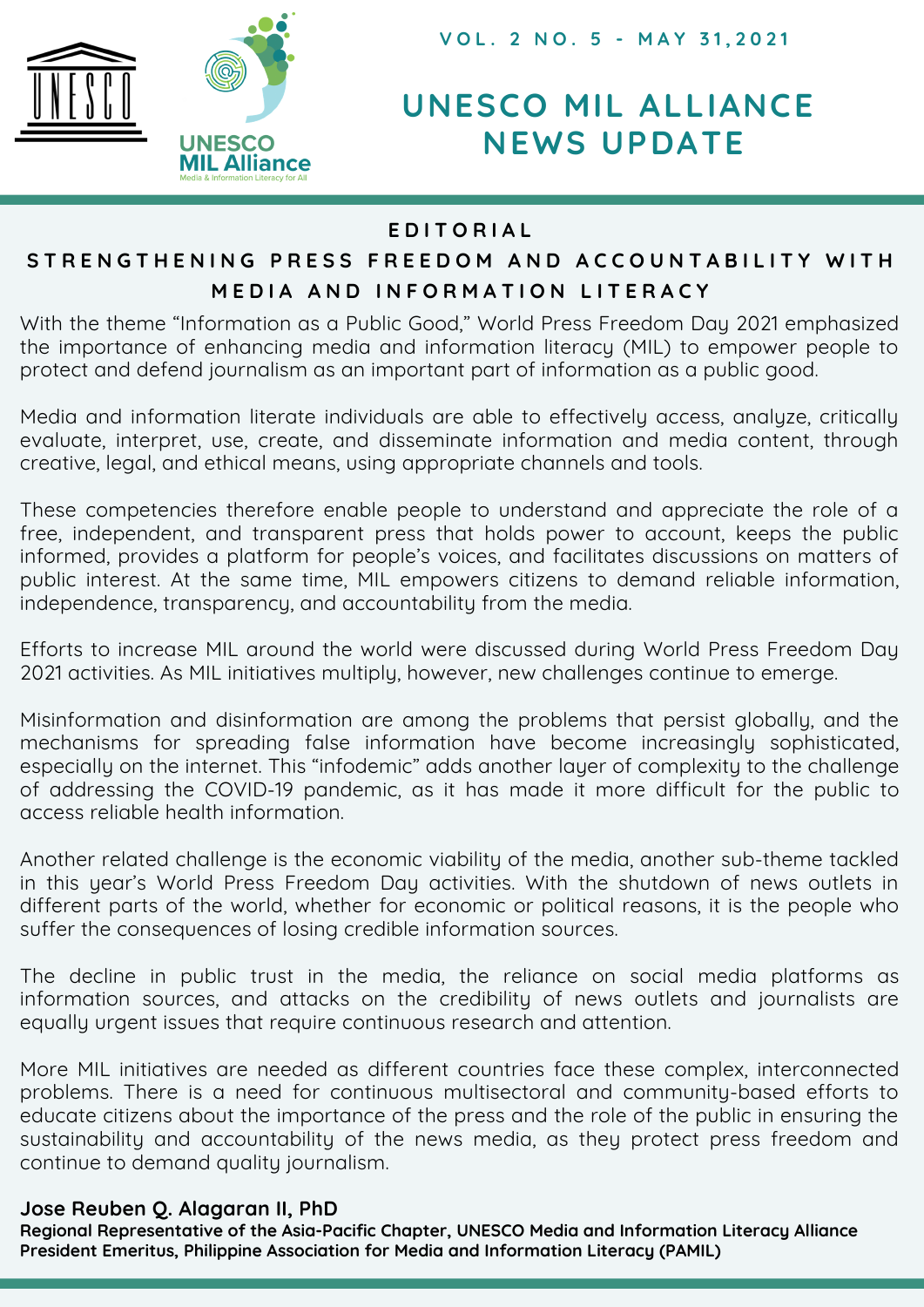## **NEWS**

1. **UNESCO's New MIL Model Curriculum Launched.** The second edition of UNESCO's MIL Model Curriculum was launched during the international high level event, "Media and Information Literate Citizens: Think Critically Click Wisely!" held recently. To know more about the new MIL Curriculum and the event, please visit

[https://en.unesco.org/news/media-and-information-literate-citizens-think-critically](https://en.unesco.org/news/media-and-information-literate-citizens-think-critically-click-wisely)click-wisely.

2. **Conversations with Asian MIL Experts Held.** The UNESCO MIL Alliance Asia-Pacific Chapter, in cooperation with the Philippine Association for Media and Information Literacy (PAMIL), held its webinar with Asian MIL experts with the theme "MIL and Press Freedom" last May 8. The guests included Prof. Ramon Tuazon (Philippines), Dr. Sabariah Mohamed Salleh (Malaysia), Prof. Jun Sakamoto (Japan) and Dr. Kyoko Murakami (Japan). Related information on the event is available in this link <https://www.facebook.com/107220347346018/videos/193878872453987>.

3. **IFLA Conducts Webinar on Digital Fatigue.** The IFLA Africa Section Standing Committee proudly hosted a panel discussion on the subject of "Digital Fatigue, InfoDemic and Meta Literacy", last May 14. The panellists included Rachel Fischer (South Africa), Collence Chisita (South Africa) and Sarah Kaddu (Uganda). Forty participants joined across Africa and engaged in discussion on digital wellness, digital hygiene, emotional diets, infobesity, and the management of information consumption.

4. **Critical Thinking in Video Games Webinar Conducted.** The webinar, "Digital Playgrounds: young gamers and critical thinking: How video games can foster critical thinking in children" was developed by Games For Impact and Indigames Poland, with Sherri Hope Culver as guest speaker. Available to stream at <https://centermil.org/2021/04/09/digital-playgrounds-webinar/>

5. **NAMLE Conference Now Accepts Applicants.** Attend the virtual conference for the National Association for Media Literacy Education. July 16-18, 2021. Details available here: <https://namleconference.net/>

6. **World Press Freedom Day 2021 Celebrated.** UNESCO convened the Asia Pacific Regional Forum to discuss the sub-themes of World Press Freedom Day 2021: Media viability, transparency of online platforms, and media and information literacy in the region. The moderated discussions brought out experiences and insights from New Zealand, Myanmar, India, South Korea, Indonesia, and Thailand.